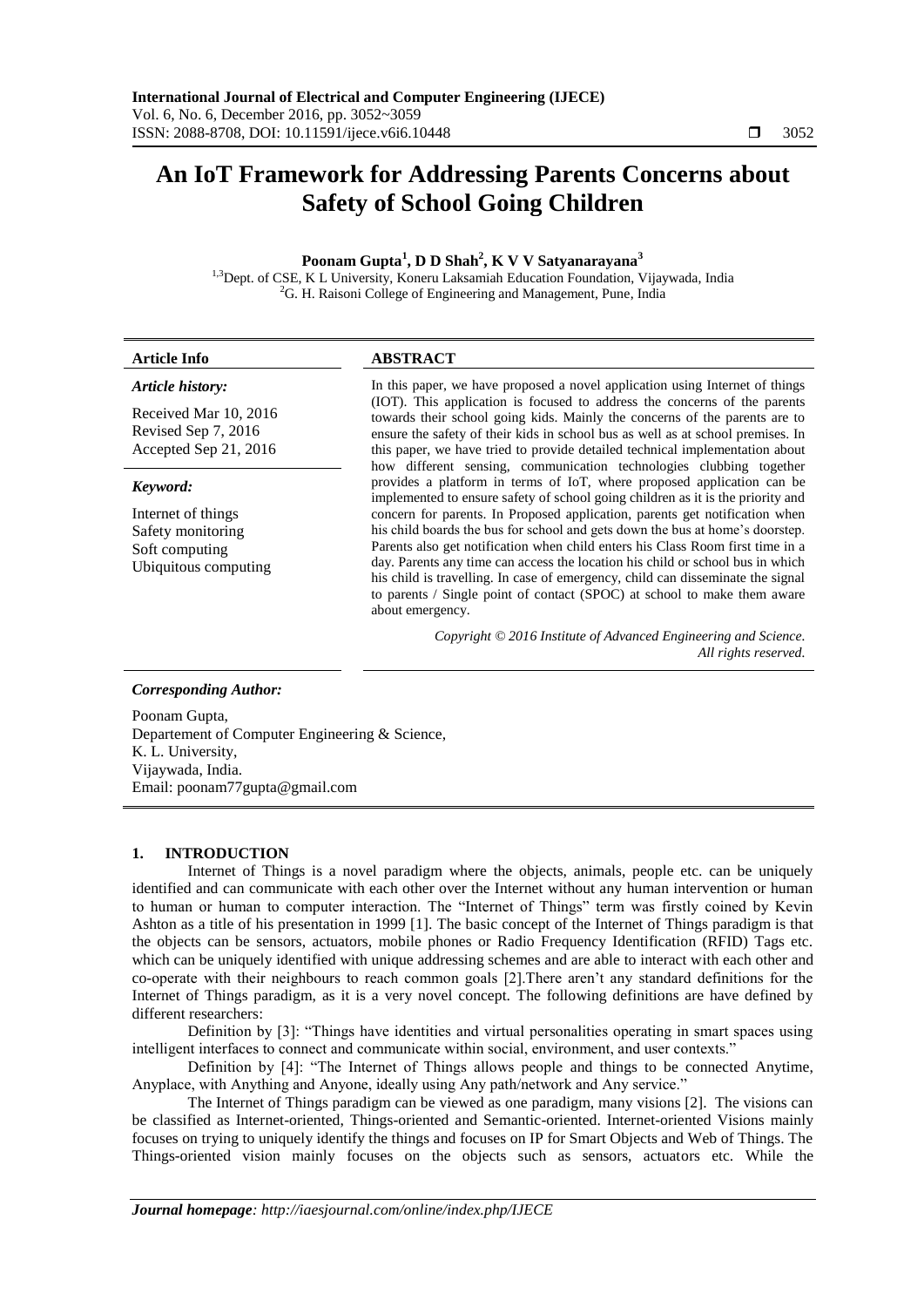Semantic-oriented vision mainly focuses on the Smart Internet of Things which are capable of taking independent decisions by reasoning over data and machine learning.

With the Internet of Things paradigm there can be potentially huge number of applications in multiple domains such as Transportation and Logistics, Health Care, Smart Home and Office etc. One of the applications is smart and sustainable city. Many factors and challenges like job creation, environmental sustainability, economic growth and better public services etc. are considered in making the city smart with the help of Internet of Things. "Digital Urbanism [5]" is a term which is currently being adopted by the city planners and architects, engineers etc. to realise the smart and sustainable cities.

Another interesting application of the Internet of Things is "The Talking Museum [6]". This project makes the objects of a museum exhibition able to "talk" during the user's visit. The objects really tell a story using multimedia facilities. Virtualisation of floricultural supply chains [7] creates a virtual supply chain management system in the floricultural sector.

We apply IoT for monitoring safety of the school students. The parents can monitor their child with the help of a mobile app. Previously there has been research done on this topic [8] which focused more on the types of networks and standards which could be used to realise it. Many attempts have been made previously [9-10] where the school has tried to track the locations of the students, which have been opposed by many privacy advocacy groups. So in this project we only given the parents of the student all rights to access the location while very limited rights to the school. The School can only get the access of the student's location in case of an emergency.

### **2. PROPOSED DETAILS**

Safety of school going students is the priority to parents and responsibility of school management and authority. Right from boarding of school bus, reaching to school premise then entering to his class room, studying, playing at school, then again boarding a bus and returning back to home and ultimately getting down from bus should be done safely and in secure environment, and safety and security is to be ensured at every point of time. Parents are always concerned about knowing the status of his ward at any point of time we have proposed a novelty application which ensures safety of school going students.

To implement the proposed application and provide IoT, we thought of clubbing the available infrastructure such as mobiles, servers, CCTV camera and other necessary infrastructure like Gateway Server.We need to understand the expectations and perspective of different users: Parents, Staff, Student, SPOC and Vehicle. Figure 1 shows the use case diagram.



Figure 1. Use Case Diagram

Parents:

- a. When student boards a school bus (say at time t1), enters the class room first time for a day (say at time t2) registered mobile should get notifications n1 and n2 respectively.
- b. If parent gets n1 notification at t1 then for every student some time say is defined as t, waiting time is fixed in system. Suppose if mobile app does not receive n2 after t then without intervention of parent, mobile app itself should check the current location of school bus if the school bus is on the route towards school then parent should get this information through notification. In case school bus has reached to school then current location of the student must be checked.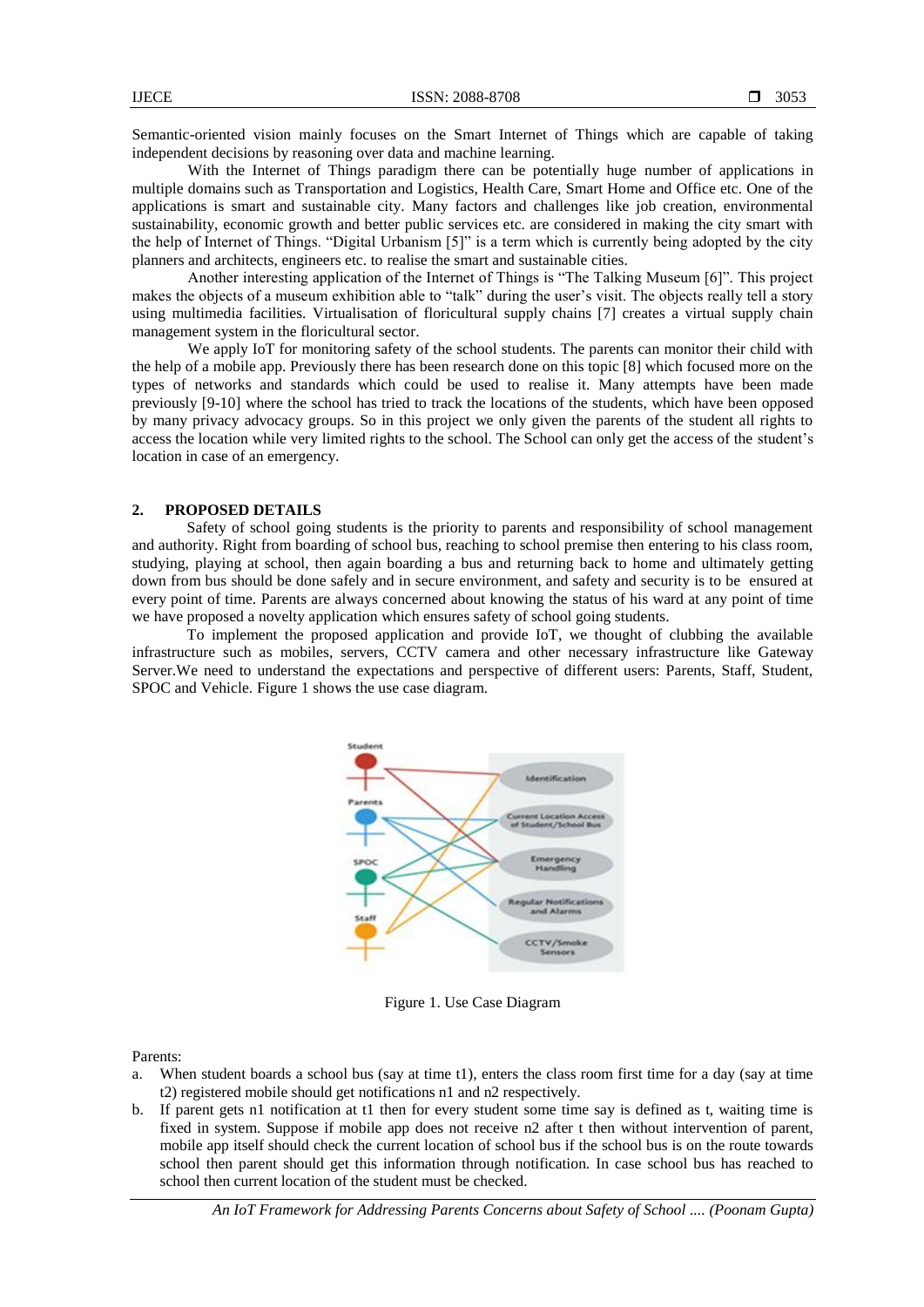c. If parents want to access the location of his ward he should be able to get it and should able to find whether student is in Classroom / Ground / AVR / Lab.

Student Staff / AS an Actor:

- a. Unique identification location access
- b. In case of emergency, student must be able to inform and connect to parents /SPOC at school. Parents and SPOC should get an alarm as notification for this situation.

Vehicle as an Actor:

- a. Able to get count the students seating in bus.
- b. Unauthorized person should not be allowed to enter the bus.
- c. Reply to parents query in care bus is late.
- d. Pick up and Drop Route and time is fixed. In case of delay notification needs to be sent to parents as well as schools SPOC.

School:

- a. 2–Tier security. All Authorized vehicle identification will be done at Gate. All CR, LAB,AV Rooms, Faculty Rooms will have unit to read the tags.
- b. CCTV Cameras are installed at different locations to monitor all activities with SPOC having its control.
- c. Smoke detectors are also installed to detect the fire incidents at school. It also gives alarm in care of fire detection and sends notification to SPOC.
- d. In case of emergency alert, the SPOC should be able access the location of students.

## **3. SYSTEM MODEL**

Various sensors such as RFID Readers, CCTV Cameras, and Smoke Detectors will be deployed on the School Bus and in different locations at School. The students and staff will have a RFID tag attached on their ID card which will uniquely identify the students and staff as well as can provide locations with GPS built-in the RFID tags. At Level 1 of the proposed system is sensing and acquiring the Data. All the sensing devices provide certain type of data. This data is of no use unless it is processed to get the information.

At Level 2 different sink nodes i.e. Gateway Devices are developed and installed at School Bus and in different locations at School.These sink nodes collect all the data and model it in such a way it can cater the requirement of Application i.e. it can provide appropriate services to applications.This information is sent to the main Server, which also does some kind of processing to this input information. This is the Level 2 of the proposed system.

At Level 3, we have apps installed on the mobile devices of parents, staff and SPOC. The mobile apps installed on the Parent"s mobile phones will get the notifications once their ward boards the School Bus, enters classroom for the first time. The mobile apps requests and get responses from the Main Server, who initiates the notifications to the mobile apps.

If the students does not reach School after a predefined time t after he has boarded the School Bus. The Main Server will initiate a notification or an alert to the Parent"s mobile app and this App will allow the Parent to access the location of his ward. Mobile App also allows Parent to access their ward"s location at any time whenever required. In case of any Emergency, the mobile App will alert the Parents as well as SPOC, so that they can easily reach help.

## **4. SYSTEM ARCHITECTURE AND ENABLING TECHNOLOGY**

The Architecture (Refer Figure 3) consists of various components such as Sensors e.g. RFID, CCTV Camera etc., Getaway Devices, Servers and Mobile Devices and Communication Protocols e.g. Bluetooth, Wi-Fi, Zigbee etc. The students and staff of the school will have an Identity Card in which the RFID tags are embedded. These tags therefore can allow us to uniquely identify the student or the staff member and also their location can be detected. The School Bus and the School Classrooms will have a Gateway Devices as well as various sensors such as RFID Readers, CCTV Cameras and Smoke Detectors. The data from the sensors is gathered and processed by the Gateway Devices. The Gateway Devices acts as a middleware for the proposed application of Internet of Things. A Middleware platform for the IoT provides an abstract layer interposed between the IT infrastructure and the applications [11]. The Middleware platform using Semantic Web Technologies solve many challenges such as Interoperability, Scalability, Abstraction, Spontaneous Interaction, Unfixed Infrastructure, Security and Privacy [12]. Semantic Web approaches can provide context awareness to applications and meaningful information to users so they can decide how to compose multiple services and improve security and privacy decisions [13]. The RFID tags and RFID Readers use the ZigBee protocol for the communication, while the communication between the Gateway Devices and the Main Server is done either by Wi-Fi or by Mobile Internet such as GPRS, 2G or 3G technologies. The Main Server gathers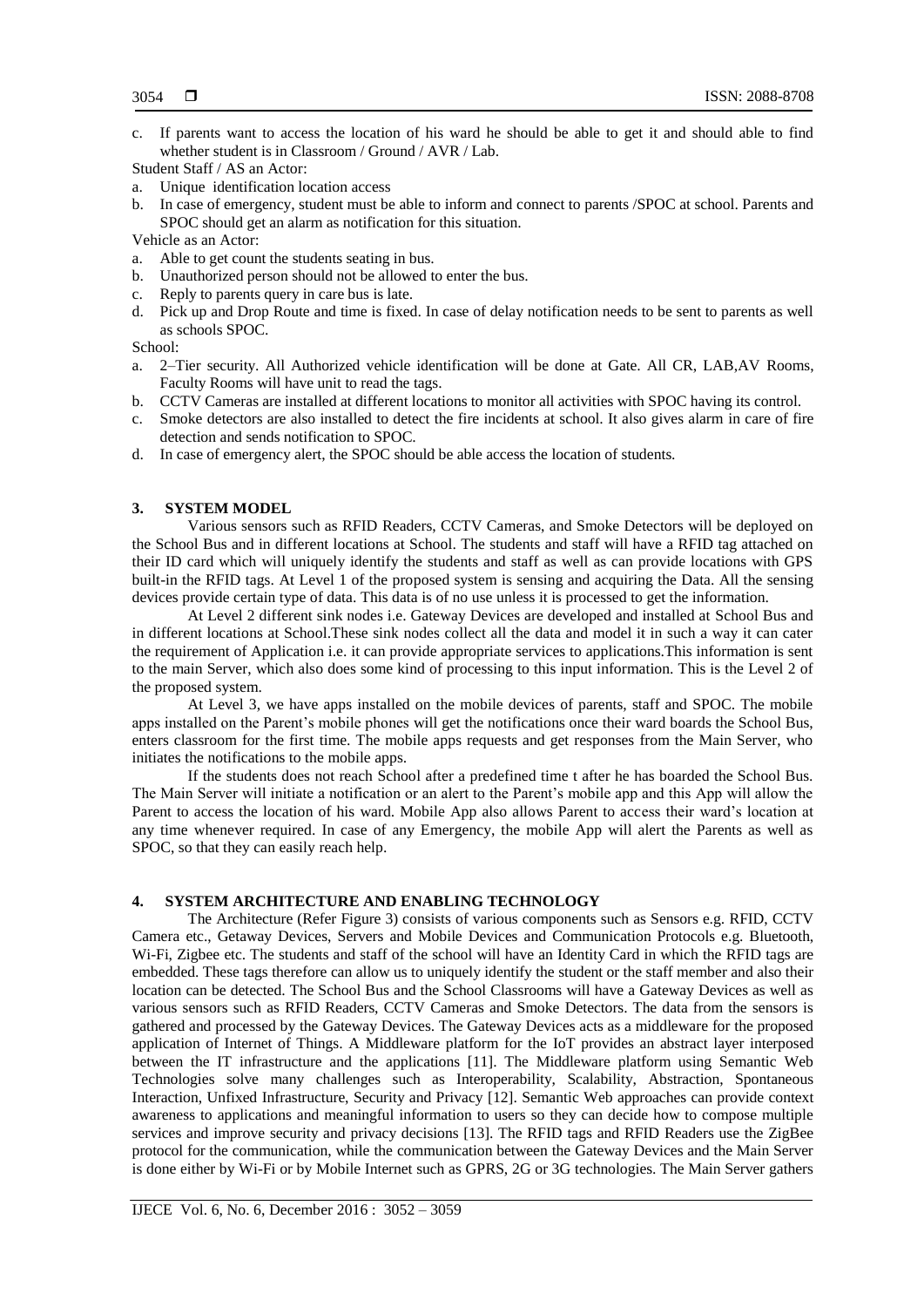and processes all the information that it acquires from these multiple Gateway Devices. After the processing these information it can send alerts or notifications to the parents or staff members with the help of native mobile app or a web application installed on their mobile phones. The Cloud Server acts a backup server and the data and the log is replicated periodically into the Cloud. The Cloud Server will help in recovery management when the Main Server fails. Figure 2 is shows the System Model of Proposed System.





#### **5. WORKING OF THE PROPOSED SYSTEM**

The main functionality of the system is to ensure the safety of the students. Flow of events when a Student boards the School bus. Following is the Algorithm showing the flow of events when a Student boards the School Bus:

- a. Set Variable t1(time) when Student Boards the School Bus
- b. RFID Reader present in the Bus detects the identity of the Student say s1 and location l1
- c. The information processed by the RFID Reader is sent to the Gateway Device present in the Bus
- d. The Gateway Devices processes the information and sends the information to the Main Server.
- e. The Main Server then processes the information i.e. t1, s1 and l1. It triggers an notification "Student s1 boarded the School Bus B at t1 time at l1 location"
- f. The Main Server sends the notification to the parent of the student s1 via the Mobile App.
- g. The Gateway Device of the Bus checks that "Have all the students S boarded the Bus?" If No, it repeats the Steps 1-6 else, continue to next Step.
- h. All the processed information is send to the Main Server

The Main Server logs the information for that Bus.Flow of events when the Student enters the School Classroom. Following is the Algorithm showing the flow of events when a Student enters the School Classroom:

- a. Student s1 enters the School Classroom c1 at time t2.
- b. RFID Reader present in the Classroom c1 identifies the Student s1.
- c. The information processed by the RFID Reader is sent to the nearest Gateway Device.
- d. The Gateway Devices processes the information and sends the information to the Main Server.
- e. The Main Server then processes the information i.e. t2, s1 and c1. It triggersan notification "Student s1 entered the School Classroom c1 at t2 time".
- f. The Main Server sends the notification to the parent of the student s1 via the Mobile App.
- g. The Gateway Device of the Bus checks that "Have all the students S entered the Classroom C?" If No, it repeats the Steps 1-6 else, continue to next Step.
- h. All the processed information is send to the Main Server.
- i. The Main Server logs the information for that Classroom.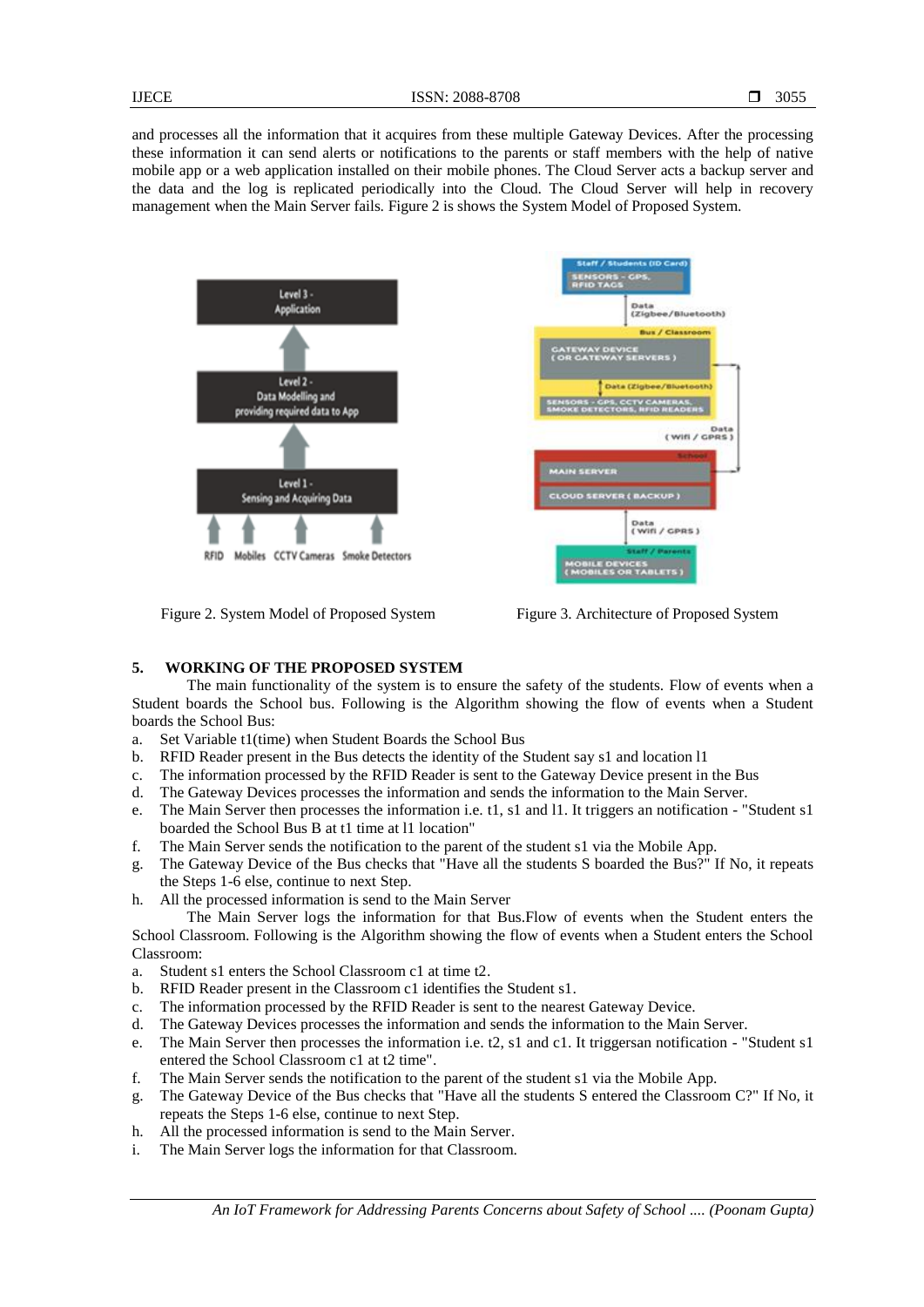Flow of events when the Student does not enter the Classroom within the predefined time period. Following is the Algorithm showing the flow of events when a Student does not enter the Classroom within the predefined time period:

- a. Student s1 enters the School Bus.
- b. The RFID Reader present in the School Bus identifies the Student.
- c. The information processed by the RFID Reader is sent to the Gateway Device. The Gateway Device marks t1 for this event.
- d. The Gateway Devices g1 processes the information received and sendsthe information to the Main Server M.
- e. For Every Student s1, the Main Server M checks: if  $t3 = t2-t1$  >predefined time t, where t2 is the current time. If Yes, go to Step 8 else go to Step 6.
- f. The Main Server checks if Student s1 has entered Classroom c1. If Yes, go to Step 7else go to Step 5.
- g. The Main Server logs the information for that Student s1, Bus b1 and Classroom c1.
- The Main Server will request the location of the School Bus b1 the student had boarded to the Gateway Device g1 of the Bus b1.
- i. Is the School Bus b1 still travelling towards School? If Yes, go to Step 5 else go to Step 10.
- j. Activate the emergency mechanism for the concerned Student s1 and Bus b1.

# **6. IMPLEMENTATION DETAILS AND RESULTS**

Most of the IoT applications are mobile applications. There are multiple protocols such as HTTP, MQTT, CoAP which can be used for IoT application development. MQ Telemetry Transport Protocol (MQTT) has a numerous advantages over HTTP. MQTT is a lightweight publish/subscribe messaging protocol (used by Facebook Messenger) while HTTP is designed as a request-response protocol for clientserver computing, not necessarily optimized for mobile and push capabilities, particularly in terms of battery usage.

In the mobile environment, response times, throughput, lower battery use and lower bandwidth are key design criteria. If MQTT is compared with HTTP, MQTT gives faster response and throughput, and consumes less battery and bandwidth usage is also less. So it makes MQTT well suited for following criterias such as if connectivity is intermittent, if bandwidth is at a premium, when an enterprise application needs to interact with one or more phone apps, and phone or tablet apps need to send data reliably without requiring code retry logic. Another advantage of MQTT over HTTP is that it is integrated with enterprise messaging middleware, so it works with enterprise-level applications that push data to mobile apps. Using MQTT developers can create mobile applications using HTML and Javascript and yet have the messaging function working at the native layer, in native Java code, deployed on android. Basically, MQTT is designed for low latency, assured messaging and efficient distribution. HTTP is not optimized for low power usage or minimizing the amount of bytes flowing.

MQTT uses TCP is lightweight, and has features beneficial to IoT devices. It is mature and there are a lot of client and server implementations, making it easier to develop upon. MQTT works on a pub/sub architecture. A client subscribes to a channel on a server, and when a server receives new information for that channel, it pushes it out to that device. Another great feature of MQTT is that you can set a priority or Quality of Service (QoS):

- a. 0: The client/server will deliver the message once, with no confirmation required.
- b. 1: The client/server will deliver the message at least once, confirmation required.
- c. 2: The client/server will deliver the message exactly once by using a handshake process.

#### **6.1. Comparitive Analysis**

#### **6.1.1. Packet Size**

The size of data packets in HTTP is up to 2Kb is more than the MQTT which is having packet size up to 2bytes. We have captured the MQTT and HTTP data packets using Wireshark tool, to analyse the packet size difference between MQTT and HTTP.

#### Using MQTT protocol:

We have connected MQTT client to Eclipse server where MQTT broker is installed (MQTT lens). We have connected MOTT client to Eclipse server where MOTT broker is installed (MOTT lens). Figure 4 shos the MQTT client connection.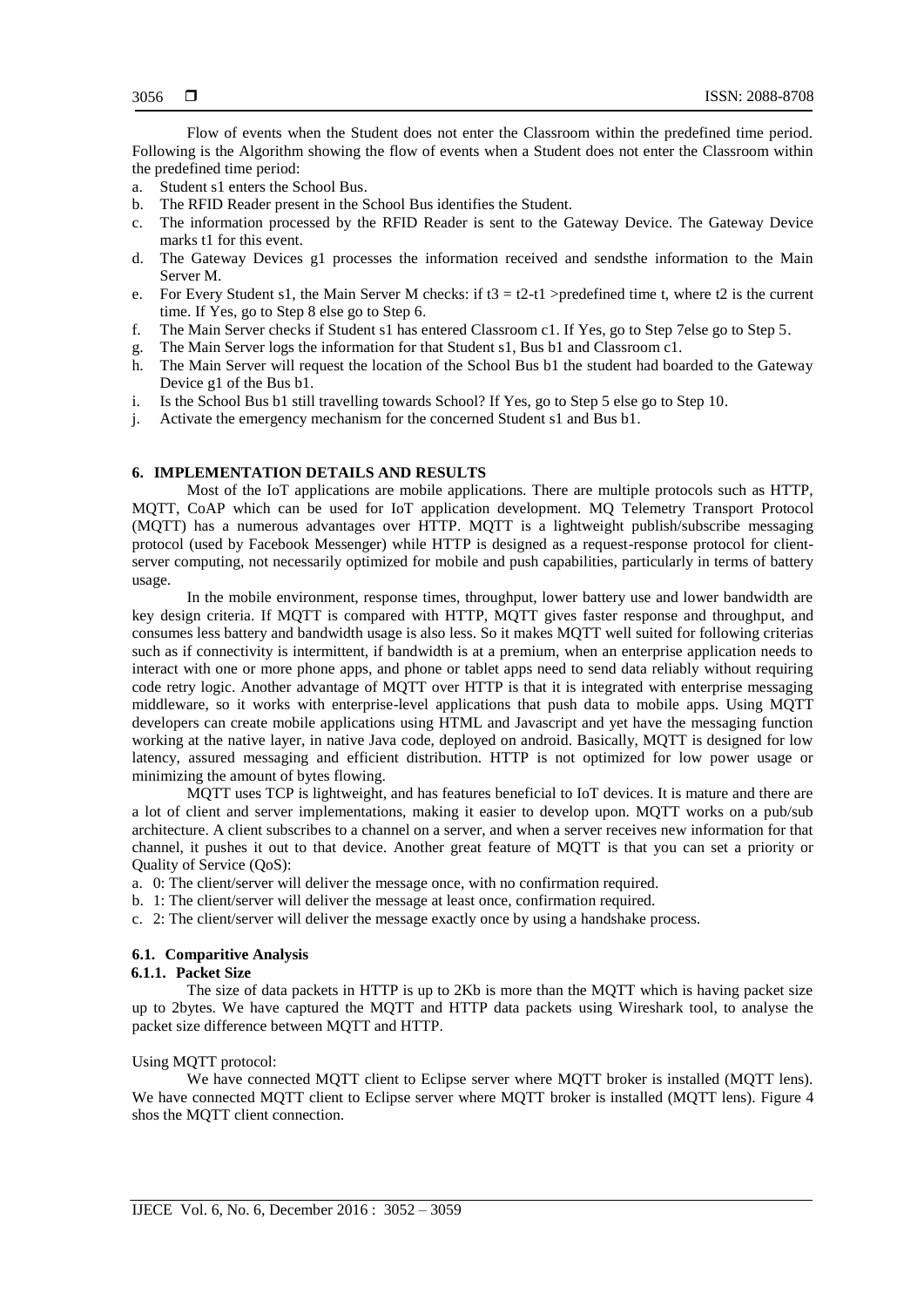| 16<br>$\sim$ $\sim$ $\sim$ $\sim$<br>26. | Connection Details                          |                | $\overline{\phantom{a}}$                   |  |  |  |
|------------------------------------------|---------------------------------------------|----------------|--------------------------------------------|--|--|--|
| 31<br>$\frac{41}{51}$                    | Connection name                             |                | Connection color scheme<br><b>BI</b> nessu |  |  |  |
|                                          | 406                                         |                |                                            |  |  |  |
| $\frac{61}{71}$<br>8.2.                  | Hostopme                                    | Port           | ×                                          |  |  |  |
| 31                                       | fcp:// - 198.41.30.245                      | tists          | $\bullet$ Putak                            |  |  |  |
| 281.<br>111                              | Cleat ID                                    |                |                                            |  |  |  |
| 121<br>23.2.                             | lens. OSKeb/FuAcUS/ivclienvil@spPC          |                | Generate a random ID                       |  |  |  |
| 342                                      | Automatic Connection<br><b>Season</b>       | Keep Also      |                                            |  |  |  |
| 152<br>362 <sub>1</sub>                  | U. Clean Session<br>U. Automatic Connection | 120            | seconds                                    |  |  |  |
| 272                                      |                                             |                |                                            |  |  |  |
|                                          | Credentials                                 |                |                                            |  |  |  |
|                                          | Username                                    | Pessword       |                                            |  |  |  |
|                                          | Enter vaamans                               | Enter password |                                            |  |  |  |
|                                          | gi. Hash passeord with MDS<br>Last-Will     |                | $\checkmark$                               |  |  |  |

Figure 4. MQTT Client Connection

Then we have captured the MQTT packet using wire shark. Figure 5 clearly shows the data packets sent through the MQTT protocol.

|     | ANCE ADRE SHORT ACTES                         |                |                  |                                                                |                    |
|-----|-----------------------------------------------|----------------|------------------|----------------------------------------------------------------|--------------------|
|     | <b>Electricity by City</b>                    |                |                  |                                                                | $\Box$ - former.   |
|     | <b>Tex Stars</b>                              | Destration     | Rotace Lange Job |                                                                |                    |
|     | 2 R. 4480cc1                                  | FREE: LE       | 10Pv6            | · 28 Router Advertisement from Alice de the 18 ad              |                    |
|     | $2.6 - 6$ different                           | FFE2:11        | 10Pv6            | - 39 Rocher Abouttingson from Alling the the World             |                    |
|     | 3 L. 4480:11                                  | FRED.IT        | 20946            | - 28 Router Advertisement from Alconolic the 28 off            |                    |
|     | 41. 197.168.1.8                               | 74.125.130.188 | TOP:             | 15 STAIT + 5228 (ACK) Sept1 de2-1 Min-C7588 Land.              |                    |
|     | 51, 74, 126, 158, 188                         | 192, 148, 1.8  | TCP:             | 86 5228 + 57407 (ADC) Supri doles Min-46896 Lanvil SLS-1 585-2 |                    |
|     | F.L. 197,168.T.6                              | 192.148.1.255  | sales.           | 10 Name doary 50 MPAD-081-                                     |                    |
|     | 2.1. Automatic Autor: FRONTO                  |                | CLIMBER          | 34 Standard query Bulliff A upad                               |                    |
|     | 8 1. 197, 168, 1.6                            | 224.0.0.252    | <b>CLFRON</b>    | 54 Stanfard query Bullift A upad                               |                    |
|     | 9.1. Additionally-body., evaluately           |                | CLINIC           | 84 Standard query Bullifly A upad                              |                    |
|     | IF 1, 192, 168, 1.6                           | 224.0.0.252    | CLABBE           | 54 Standard query Bullifly A upad                              |                    |
|     | 15 S., 292,588 T. 6                           | 192.548.1.255  | spect.           | 10 News query 50 MND-085                                       |                    |
|     | 12 1. 192.188.1.6                             | 192.548.1.255  | spect.           | 10 Name doesn't felt strab-obly-                               |                    |
|     | 13-2. Intelior At-Sk-AS D-Linkle Sections ANP |                |                  | 42 Mo: Nas. 292,168.1.17 Tell 192.168.1.8                      |                    |
|     | 14 2. D-114kIs Sections IntelCor Accessi AMP  |                |                  | 42 292.168.1.2 In at 48:ee-9c/9e:18:e8                         |                    |
|     | 15 2. 192.168.1.8                             | 198.81.30.341  | YOF              | 15 CEP suggest of a resonabled POST                            |                    |
| . . | 16 Z., 198, 41, 30, 341                       | 182, 168, 1.8  | TCP.             | 66 SBS1 + ST687 EADST Sept1 Ado-2 Min-58680 Lanv8 SLE-1 SRE-2  |                    |
|     | 17.2. fallitud.                               | <b>FFED:IL</b> | 10Pv6            | 76 Rocher Advertisement from All an the De 120 all             |                    |
|     |                                               |                |                  |                                                                |                    |
|     |                                               |                |                  | Relate 17 Delevel 17100 PM                                     | <b>Suite Colui</b> |

Figure 5. Packet Size

Using HTTP Protocol:

Figure 6 clearly shows the packet size through the HTTP protocol. From the above two packet size figures, its clear that HTTP packet size is more than the MQTT packet size.

| Time Sports                                                                                           | Desfruction | Protocol | Length Info                                                                                                 |  |  |
|-------------------------------------------------------------------------------------------------------|-------------|----------|-------------------------------------------------------------------------------------------------------------|--|--|
| 105 2 23.61.86.228 192.168.43.12 HTTP                                                                 |             |          | 302 HTTP/1.1 304 Not Modified                                                                               |  |  |
| 106 2 192.168.43.12 49.200.255.226 HTTP                                                               |             |          | 318 GET /pki/crl/products/CodeSignPCA.crl HTTP/1.1                                                          |  |  |
| 107 2 144, 212, 80, 10 192, 168, 43, 12 TCP                                                           |             |          | 54 443 → 60225 [ACK] Seq=1 Ack=2 Win=7156 Len=0                                                             |  |  |
| 108 2 66, 235, 139, 205 192, 168, 43, 12 TCP                                                          |             |          | 54 443 → 60244 [ACK] Seq=1 Ack=2 Win=7174 Len=0                                                             |  |  |
| 109 2 192.168.43.12 23.61.86.228                                                                      |             | TCP      | 54 60256 → 80 [ACK] Seq=310 Ack=249 Win=17272 Len=0                                                         |  |  |
| 110 2 23.61.86.228 192.168.43.12 TCP                                                                  |             |          | 66 [TCP Dup ACK 104#1] 80 → 60256 [ACK] Seq=249 Ack=310 Win=30016 Len=0 SLE=1 SRE=310                       |  |  |
| 111 2 49.200.255.226 192.168.43.12 HTTP                                                               |             |          | 280 HTTP/1.1 304 Not Modified                                                                               |  |  |
| 112 2 192 168 43 12 49 200 255 226 HTTP                                                               |             |          | 329 GET /pki/crl/products/MicrosoftTimeStampPCA.crl HTTP/1.1                                                |  |  |
| 113 2 192 168 43 12 216 58 220 2 551                                                                  |             |          | 55 Continuation Data                                                                                        |  |  |
| 114 2 49 200 255 226 192 168 43 12 HTTP                                                               |             |          | 281 HTTP/1.1 304 Not Modified                                                                               |  |  |
| 115 2 216, 58, 220, 2 192, 168, 43, 12 TCP                                                            |             |          | 66 443 → 60211 [ACK] Seq=1 Ack=2 Win=47023 Len=0 SLE=1 SRE=2                                                |  |  |
| 116 2 192.168.43.12 49.200.255.226 TCP                                                                |             |          | 54 60255 → 80 [ACK] Seq=2410 Ack=2040 Win=17067 Len=0                                                       |  |  |
| 117 2 192.168.43.12 144.212.80.10 SSL                                                                 |             |          | 55 Continuation Data                                                                                        |  |  |
| 118 2 144, 212, 80, 10 192, 168, 43, 12 TCP                                                           |             |          | 54 443 → 60224 [ACK] Seq=1 Ack=2 Win=8585 Len=0                                                             |  |  |
| 119 2 192 168 43 12 216 58 220 3 SSL                                                                  |             |          | 55 Continuation Data                                                                                        |  |  |
| P Frame 114: 281 bytes on wire (2248 bits), 281 bytes captured (2248 bits) on interface 0             |             |          |                                                                                                             |  |  |
| > Ethernet II, Src: 8a:a7:3c:c1:8a:d9 (8a:a7:3c:c1:8a:d9), Dst: IntelCor 4d:49:46 (ac:72:89:4d:49:46) |             |          |                                                                                                             |  |  |
|                                                                                                       |             |          | > Internet Protocol Version 4, Src: 49.200.255.226, Dst: 192.168.43.12                                      |  |  |
|                                                                                                       |             |          | - Transmission Control Protocol, Src Port: 80 (80), Dst Port: 60255 (60255), Seq: 1813, Ack: 2410, Len: 227 |  |  |
| Source Port: 80                                                                                       |             |          |                                                                                                             |  |  |

Figure 6. Packet Size

# **6.1.2. Power Consumption**

While using Http, battery used for creating and maintaining a connection is more than the MQTT protocol. Figure 7 shows the graphical representation of power consumption while using WIFI network.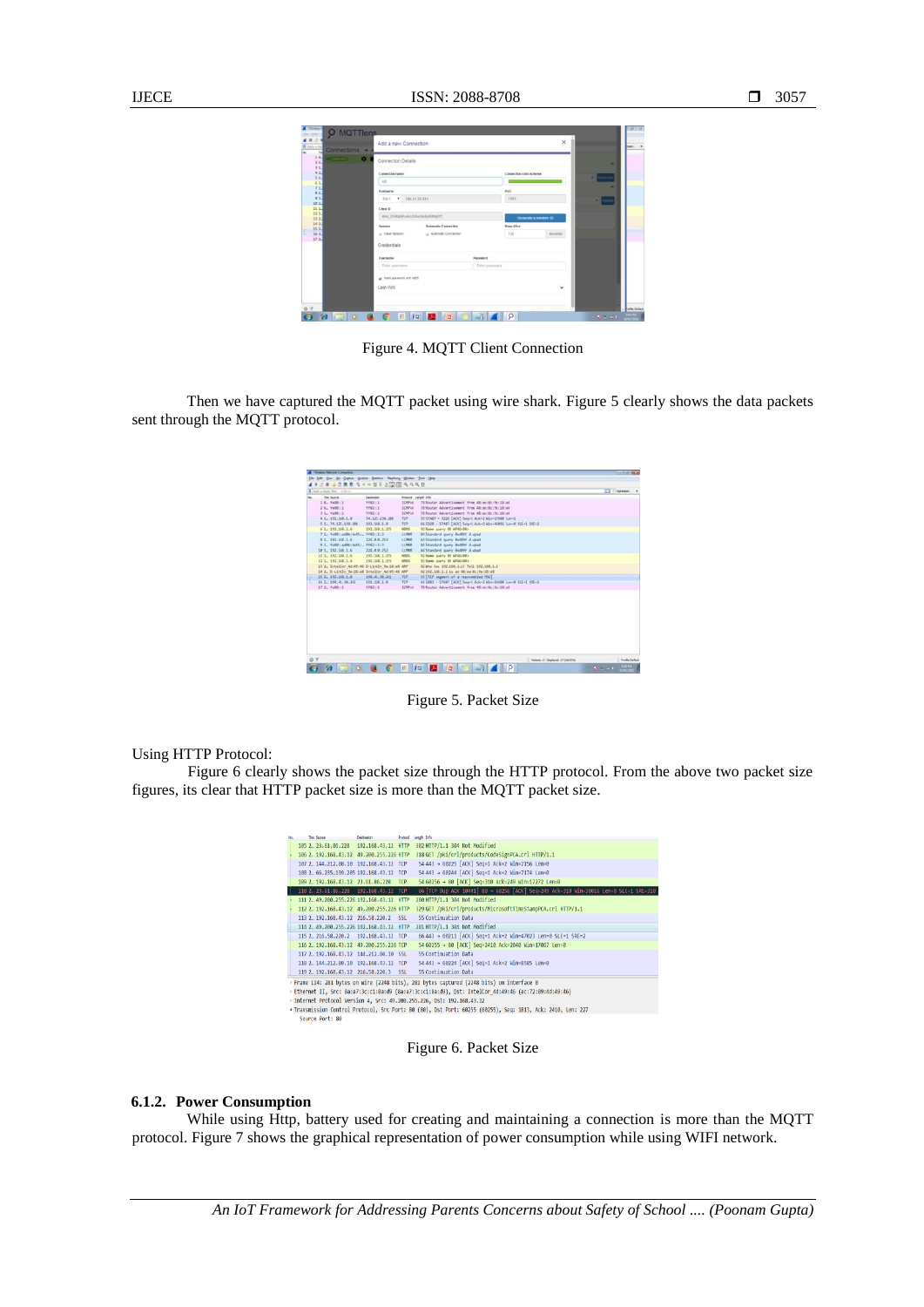

Figure 7. Power Consumption

#### **6.1.3. Time Latency**

Figure 8 shows the time latency between Http and MQTT protocol. The time delay in fetching or receiving the data is slightly more in Http than MQTT. It is due to the reason of large packet size of Http takes time delay to fetch or receive the data.



Figure 8. Time Latency

MQTT uses less power to maintain an open connection, to receive messages and to send them. Other advantages built into the MQTT protocol are retained messages and multiple subscriptions "multiplexed" over one connection. If battery consumption is a key design criteria, then MQTT is the clear answer.

#### **7. CONCLUSION**

Now a days, researchers are thinking of many applications where electronics devices such as computers, laptops, sensors, mobiles are expected to get connected without intervention of human beings and IoT makes it happen. So in this paper we have used IoT to propose solution for parents concerns about their school going kids so that they will be aware about the location of their kids at any point of time. Parents will also get to know about any emergency situation. To implement this system CCTV camera, mobiles and different sensors such as RFID, smoke detectors need to be used and as per the requirement they will be connected with GPRS, Wi-Fi, Zigbee, Bluetooth. The Details about all devices and communication technologies to be used, is also explained. A system model and architecture of proposed system is also given in this paper. All data collected by different sensors and devices is collected, aggregated and processed to know more about the context to satisfy the purpose correctly and effectively. Further this application can be implemented with the help of MQTT protocol.

#### **REFERENCES**

- [1] K. Ashton, "That 'Internet of Things' Thing," http://www.rfidjournal.com/articles/view?4986.
- [2] L. Atzori, *et al*., "The Internet of Things: A survey," in Elsevier, Computer Networks, 2010.
- [3] T. Lu and W. Neng, "Future internet: The internet of things," in *3rd International Conference on Advanced Computer Theory and Engineering (ICACTE)*, vol. 5, 2010.
- [4] P. Guillemin and P. Friess, "Internet of things strategic research roadmap," *The Cluster of European Research Projects, Tech. Rep.*, 2009.
- [5] http://timstonor.wordpress.com/2013/06/06/smart-cities-why-what-how-how/